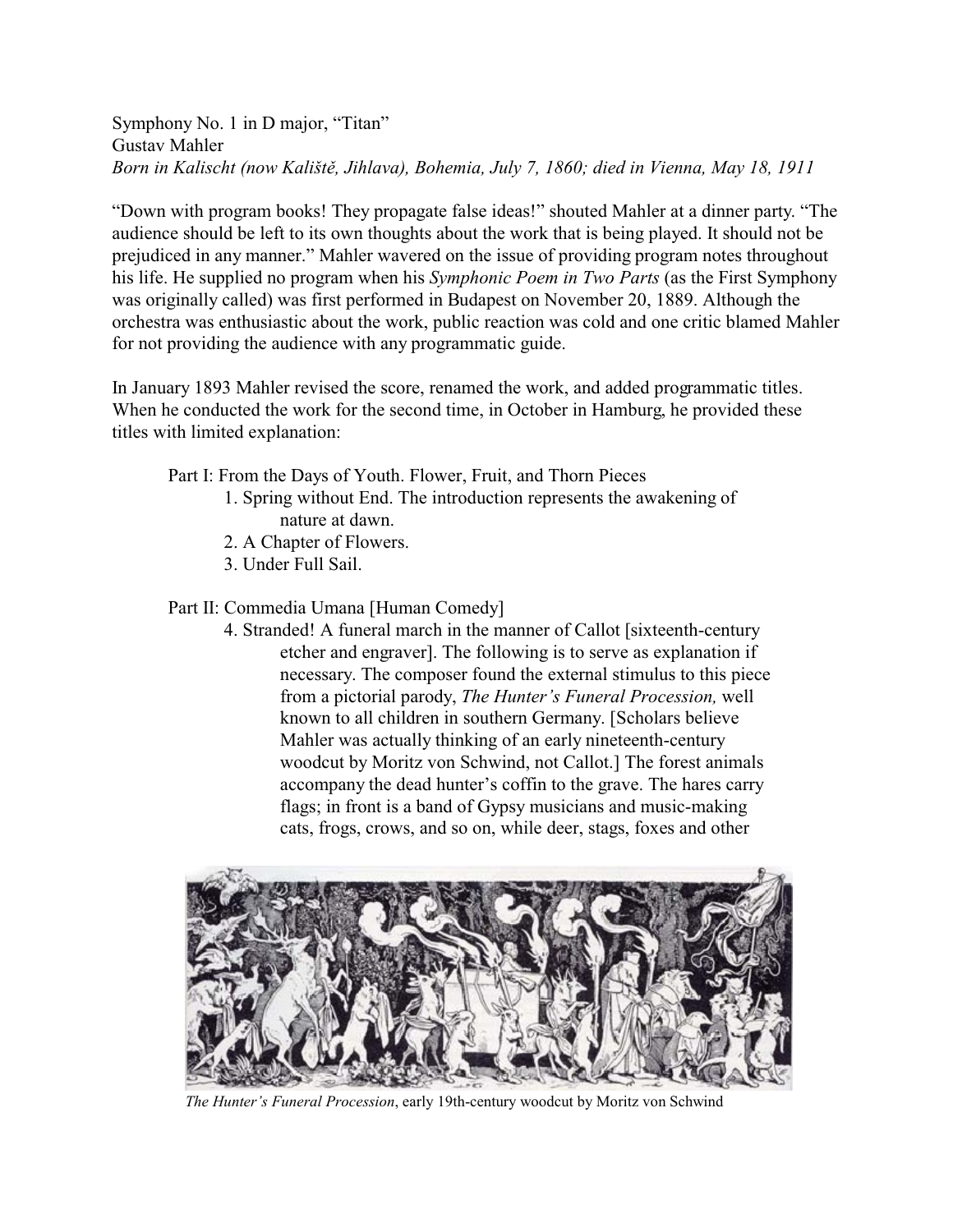four-footed and feathered denizens of the woods accompany the procession in comic postures. In the present piece the imagined expression is partly ironically gay, partly gloomily brooding. The movement is immediately followed by

> 5. Dall'Inferno al Paradiso [From Hell to Heaven], the sudden outbreak of a profoundly wounded heart.

By the time the Symphony was published Mahler again felt such a revulsion for programmatic explanations that none appear in the score. Yet as late as 1896 he wrote to Berlin critic and composer Max Marschalk that there was some justification for the title *Titan* and for the program—even though these were attached after the actual composition, were inadequate, and tended to mislead the public.

The subtitle *Titan* was once assumed to refer to a mythological figure, then to the Jean-Paul Richter novel, but Natalie Bauer-Lechner insisted in a 1900 letter and in her *Recollections* that Mahler simply intended it to indicate his general feelings toward the Symphony and to represent his own idea of a hero of the Titan race as he dealt with Fate. Although Mahler later deleted the subtitle just as he had the programmatic explanations, it remained affixed for commercial reasons.

The five items in Mahler's program refer to movements of the Symphony: "Spring Without End" to the first, "Under Full Sail" to the scherzo, "The Hunter's Funeral Procession" to the third, and "Dall'Inferno al Paradiso" to the finale. "A Chapter of Flowers" refers to the "Blumine" movement only relatively recently published in 1967 from the original manuscript that Mahler had given to student and life-long friend Jenny Feld Perrin, whose family kept it until 1959. The purchaser, Mrs. James M. Osborn, donated it to the New Haven Symphony Orchestra. Though motivically related to parts of the scherzo and finale, Mahler eliminated this movement during the major 1896 revisions and decided not to include it in the Symphony's 1898 and 1906 publications, indicating his final thoughts on the matter.

Though the Symphony was composed primarily between 1884 and 1888 (revised in 1893, 1896, and 1898), some of the material originated earlier. Most prominent are quotes from his song cycle *Lieder eines fahrenden Gesellen* (*Songs of a Wayfarer*), begun in 1883. Probably the earliest material is in the third movement, for which exists a piano duet fragment entitled "Scherzo," dated 1876 by Mahler scholar Henry-Louis de La Grange.

The first movement begins eerily with a slow introduction on a sustained "A" pedal spanning six octaves, over which can be heard a slow development of the motive employing descending fourths, distant trumpet fanfares, and cuckoo calls (labeled as such in the score). Mahler's expression of the cuckoo call is unique—it descends in the interval of a fourth; almost all previous composers had their cuckoos descend in thirds. The main subject of the movement is based on the second of the *Wayfarer* songs: